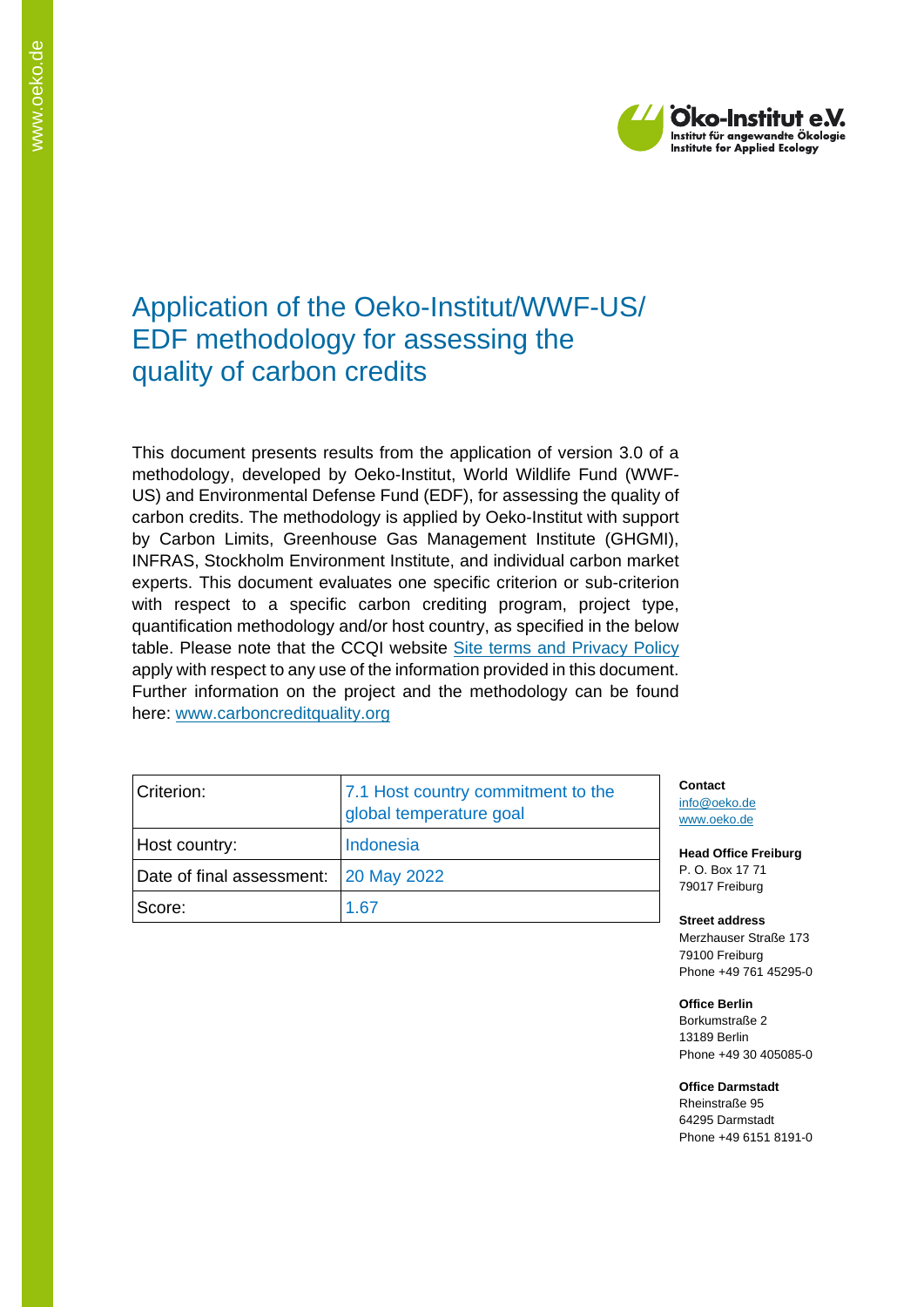# **Assessment**

The methodology assesses whether the host country has communicated a LEDS and whether it has an explicit commitment in the form of a net zero emissions target, including: the timeframe of the target, differentiating between LDCs/SIDS and other economies; the coverage of greenhouse gases and sectors; whether the target is a domestic target or whether it includes the use of international carbon credits; and the legal status of the target.

# **Indicator 7.1.1**

# **Relevant scoring methodology provisions**

"The country has communicated a LEDS."

## **Information sources considered**

- 1. UNFCCC Communication of long-term strategies [\(https://unfccc.int/process/the-paris](https://unfccc.int/process/the-paris-agreement/long-term-strategies)[agreement/long-term-strategies\)](https://unfccc.int/process/the-paris-agreement/long-term-strategies)
- 2. Indonesia: Long-Term Strategy for Low Carbon and Climate Resilience 2050 [\(https://unfccc.int/sites/default/files/resource/Indonesia\\_LTS-LCCR\\_2021.pdf\)](https://unfccc.int/sites/default/files/resource/Indonesia_LTS-LCCR_2021.pdf)

## **Assessment outcome**

Yes (3 Points).

# **Justification of assessment**

Indonesia has communicated a LEDS on 22 July 2021 (Sources 1 and 2).

# **Indicator 7.1.2**

#### **Relevant scoring methodology provisions**

"The country is an LDC and has adopted a net zero emissions target for

a. 2050 or earlier;

OR

b. 2051 to 2069;

OR

c. 2070 or later.

OR

The country is not an LDC and has adopted a net zero emissions target for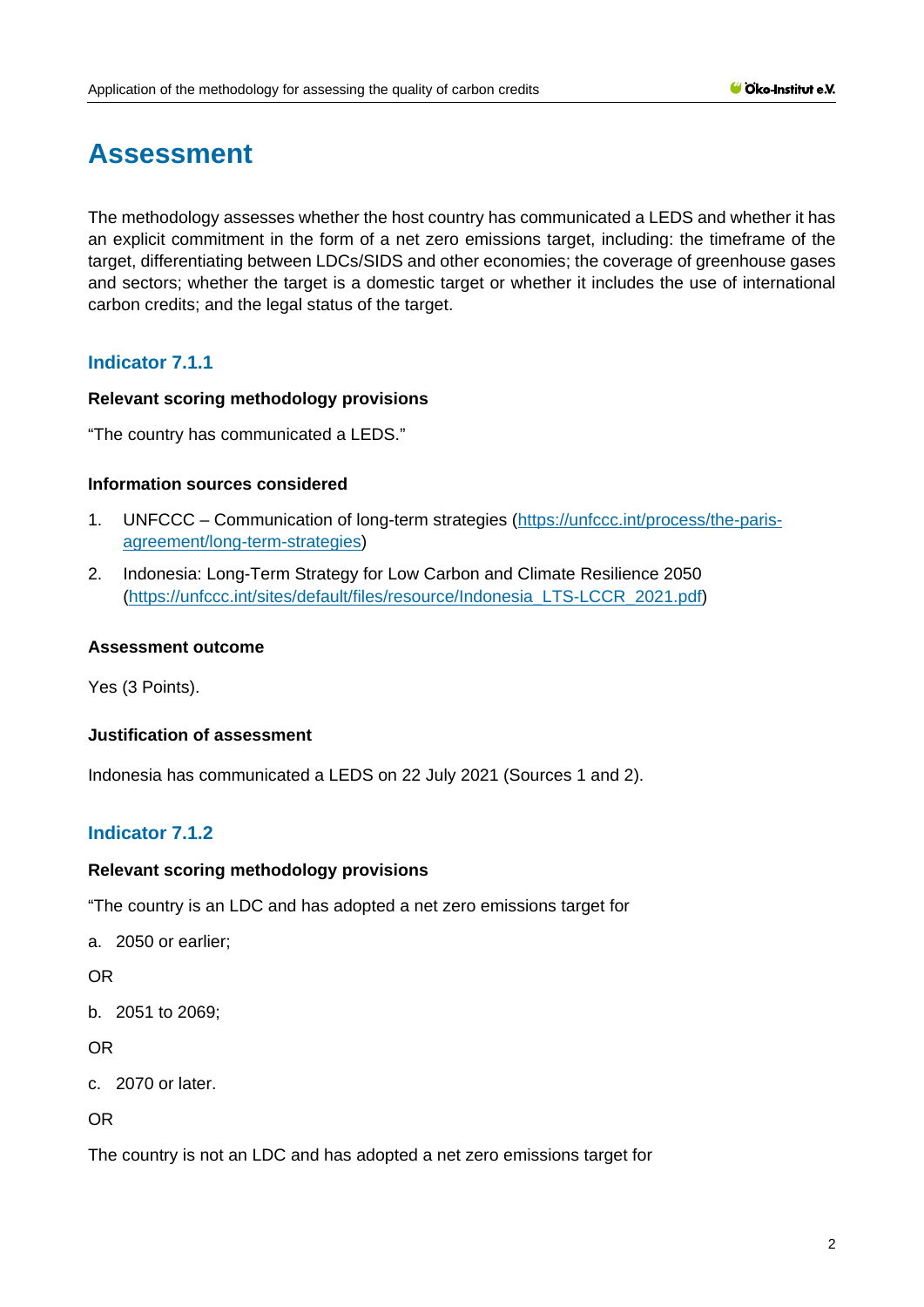d. 2040 or earlier;

OR

e. 2041 to 2059;

OR

f. 2060 or later."

# **Information sources considered**

1. Indonesia's first NDC which has been updated and communicated to the UNFCCC secretariat on 22 July 2021

[https://www4.unfccc.int/sites/ndcstaging/PublishedDocuments/Indonesia First/Updated NDC](https://www4.unfccc.int/sites/ndcstaging/PublishedDocuments/Indonesia%20First/Updated%20NDC%20Indonesia%202021%20-%20corrected%20version.pdf)  Indonesia 2021 - [corrected version.pdf](https://www4.unfccc.int/sites/ndcstaging/PublishedDocuments/Indonesia%20First/Updated%20NDC%20Indonesia%202021%20-%20corrected%20version.pdf)

- 2. Indonesia: Long-Term Strategy for Low Carbon and Climate Resilience 2050 [\(https://unfccc.int/sites/default/files/resource/Indonesia\\_LTS-LCCR\\_2021.pdf\)](https://unfccc.int/sites/default/files/resource/Indonesia_LTS-LCCR_2021.pdf)
- 3. Climate Action Tracker Assessment for Indonesia <https://climateactiontracker.org/countries/indonesia/net-zero-targets/>

# **Assessment outcome**

Sub-paragraph f is applicable (1 point).

# **Justification of assessment**

The country is not an LDC. Indonesia has not yet communicated a net zero target in their NDC (Source 1). In its LEDS, Indonesia refers to "exploring opportunity to rapidly progress towards netzero emission in 2060 or sooner" (Sources 2 and 3). This is here considered as a net-zero emissions target for 2060.

# **Indicator 7.1.3**

# **Relevant scoring methodology provisions**

"The adopted net zero emissions targets covers

a. all sectors of the economy, including international aviation and shipping, and all main greenhouse gases (CO<sub>2</sub>, CH<sub>4</sub>, N<sub>2</sub>O, HFCs, PFCs, SF<sub>6</sub>, NF<sub>3</sub>);

OR

b. at least 90% of the country's GHG emissions;

OR

c. less than 90% of the country's GHG emissions."

OR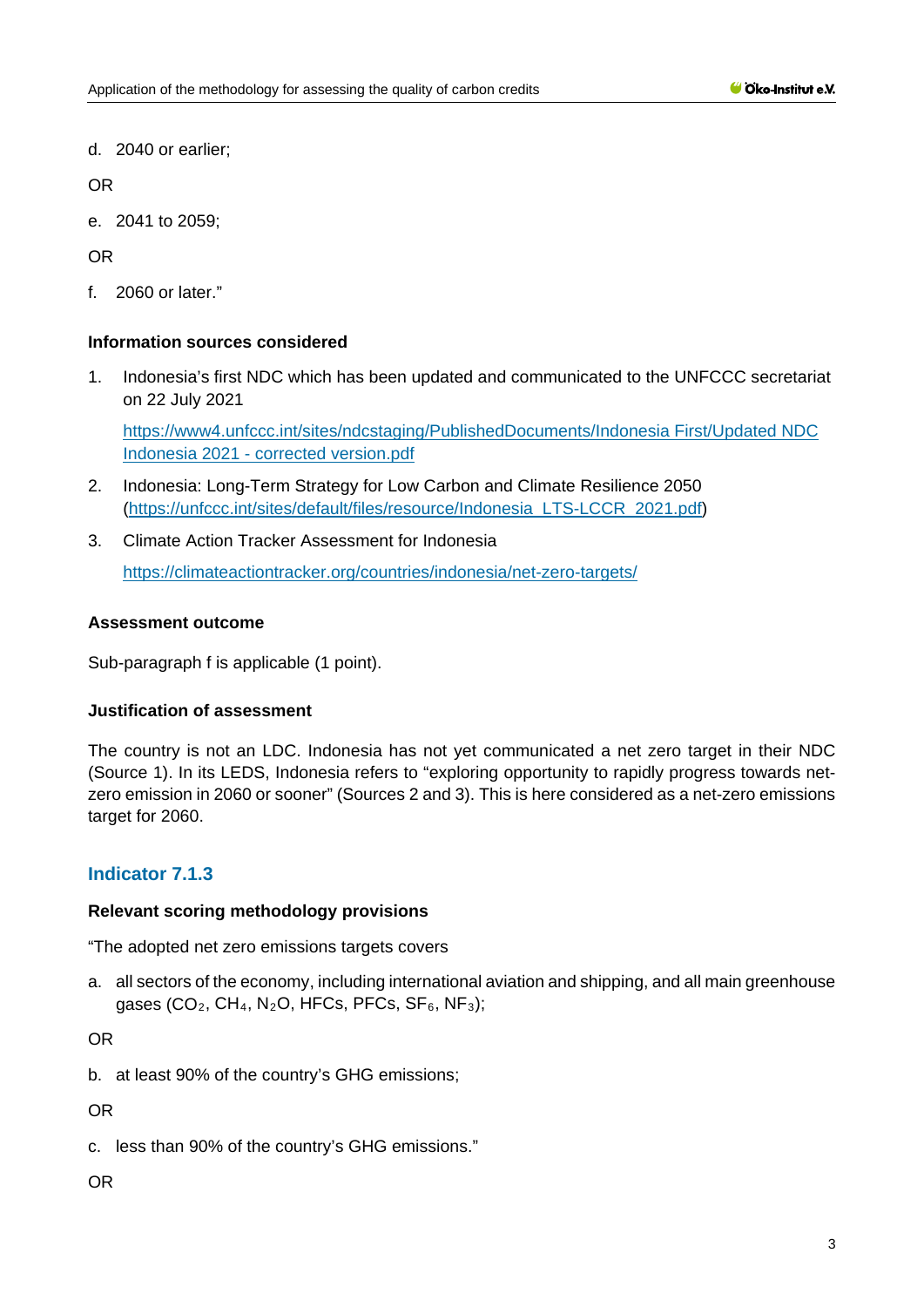d. No information is available or it is insufficiently clear.

#### **Information sources considered**

- 1. Indonesia: Long-Term Strategy for Low Carbon and Climate Resilience 2050 [\(https://unfccc.int/sites/default/files/resource/Indonesia\\_LTS-LCCR\\_2021.pdf\)](https://unfccc.int/sites/default/files/resource/Indonesia_LTS-LCCR_2021.pdf)
- 2. Climate Action Tracker Assessment for Indonesia <https://climateactiontracker.org/countries/indonesia/net-zero-targets/>

#### **Assessment outcome**

Sub-paragraph d is applicable (0 points).

## **Justification of assessment**

There is insufficient information to assess the coverage of the target (Sources 1 and 2).

# **Indicator 7.1.4**

#### **Relevant scoring methodology provisions**

"The adopted net zero emissions target is

a. a domestic target (i.e., without the purchase of international carbon credits but possibly with linking of emissions trading systems);

## OR

b. a target to be achieved with the purchase of international carbon credits, or no information is available."

#### **Information sources considered**

- 1. Indonesia: Long-Term Strategy for Low Carbon and Climate Resilience 2050 [\(https://unfccc.int/sites/default/files/resource/Indonesia\\_LTS-LCCR\\_2021.pdf\)](https://unfccc.int/sites/default/files/resource/Indonesia_LTS-LCCR_2021.pdf)
- 2. Climate Action Tracker Assessment for Indonesia <https://climateactiontracker.org/countries/indonesia/net-zero-targets/>

#### **Assessment outcome**

Sub-paragraph b is applicable (0 points).

# **Justification of assessment**

There is insufficient information to assess whether the target is to be achieved with the purchase of international carbon credits (Sources 1 and 2).